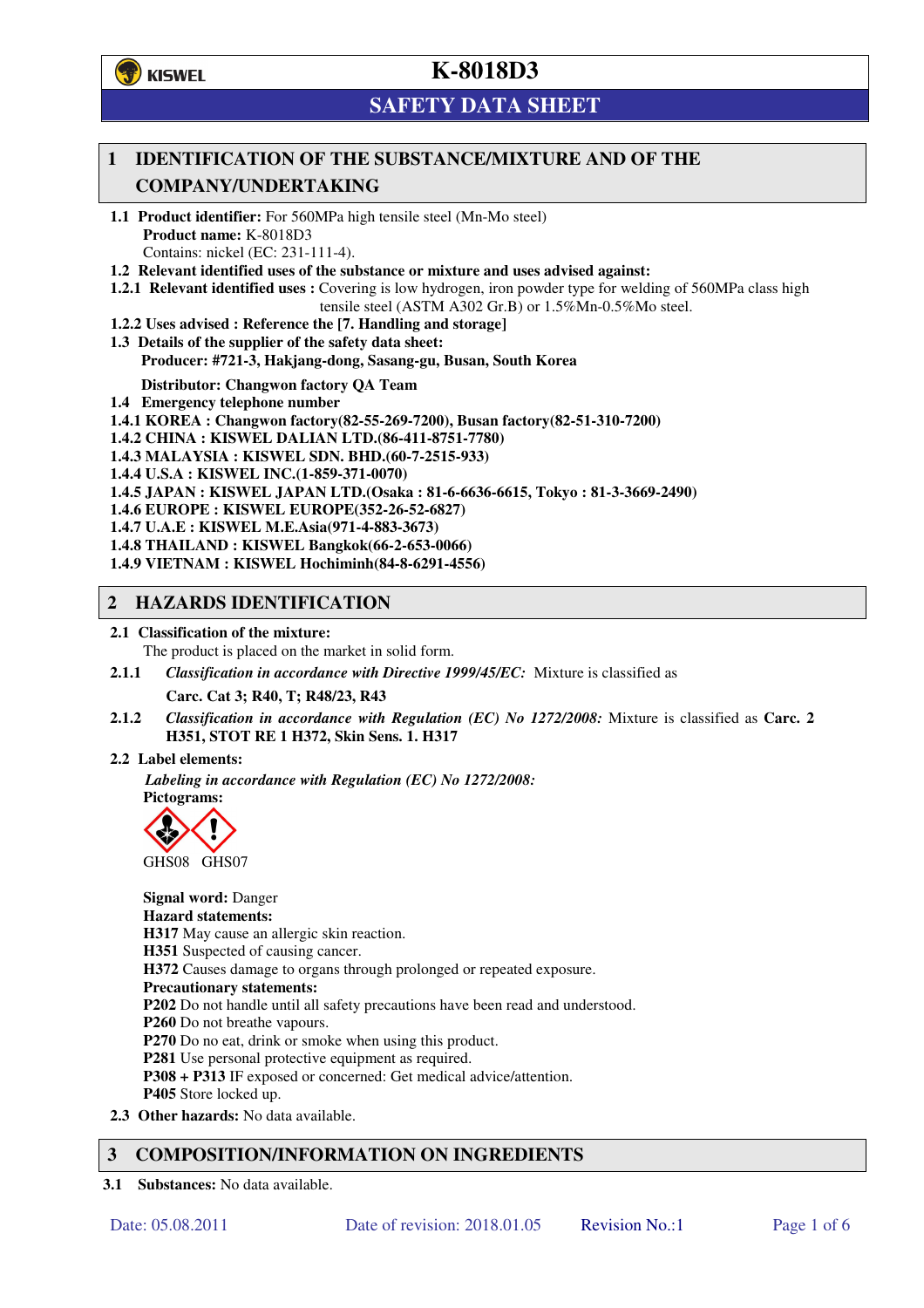## **SAFETY DATA SHEET**

|                               |           |                       | <b>Classification</b>                            |                                                                                                                                                                 |                                 |                                     |                                  |                          |
|-------------------------------|-----------|-----------------------|--------------------------------------------------|-----------------------------------------------------------------------------------------------------------------------------------------------------------------|---------------------------------|-------------------------------------|----------------------------------|--------------------------|
| Substance name                | EC No.    | Registr.<br>$\bf{no}$ | 67/548/EEC                                       | <b>Hazard Class</b><br>and<br>Category<br>Code(s)                                                                                                               | <b>Hazard</b><br>state-<br>ment | Pictogram/<br><b>Signal</b><br>word | Conc.<br>$(\%)$<br><b>Volume</b> | <b>Note</b>              |
| <sup>1</sup> Ferro Silicon    |           | ۰                     | $\blacksquare$                                   |                                                                                                                                                                 | ۰                               |                                     | $1.0 - 3.0$                      | ٠                        |
| <sup>1</sup> Calcium fluoride | 232-188-7 |                       |                                                  |                                                                                                                                                                 | $\qquad \qquad \blacksquare$    | $\qquad \qquad \blacksquare$        | $3.0 - 7.0$                      | $\overline{\phantom{a}}$ |
| $1$ Iron                      | 231-096-4 | ۰                     |                                                  |                                                                                                                                                                 |                                 |                                     | $65.0 - 69.0$                    | ٠                        |
| ${}^{1}$ Limestone            | 215-279-6 | ۰                     | ÷,                                               |                                                                                                                                                                 | ۰                               |                                     | $11.0 - 15.0$                    | ٠                        |
| $1,2$ Manganese               | 231-105-1 |                       |                                                  |                                                                                                                                                                 |                                 |                                     | $1.0 - 3.0$                      |                          |
| $1,2$ Mica                    |           | ۰                     |                                                  |                                                                                                                                                                 |                                 |                                     | $0.1 - 1.0$                      | ٠                        |
| <b>Nickel</b>                 | 231-111-4 |                       | Toxic<br>Carc. Cat 3;<br>R40<br>T: R48/23<br>R43 | Carcinogenicity<br>Carc. 2<br>Specific target<br>organ toxicity -<br>repeated exposure<br><b>STOT RE1</b><br>Respiratory/ skin<br>sensitisation<br>Skin Sens. 1 | H351<br>H372<br>H317            | Danger                              | $0.1 - 1.0$                      | S, 7                     |
| <sup>1</sup> Titanium dioxide | 236-675-5 |                       |                                                  |                                                                                                                                                                 |                                 |                                     | $1.0 - 3.0$                      |                          |
| <sup>1</sup> Sodium silicate  | 239-981-7 |                       |                                                  |                                                                                                                                                                 |                                 |                                     | $1.0 - 3.0$                      |                          |

#### **3.2 Mixtures:** The mixture contains dangerous substances:

<sup>1</sup>Substance is not classified in terms of Regulation (EC) No. 1272/2008 Annex VI.

<sup>2</sup>Substance with workplace exposure limits.

Note S: This substance may not require a label according to Article 17 (see section 1.3 of Annex I) (Table 3.1). This substance may not require a label according to Article 23 of Directive 67/548/EEC (see section 8 of Annex VI to that Directive) (Table 3.2).

Note 7: Alloys containing nickel are classified for skin sensitisation when the release rate of 0,5 µg Ni/cm2/week, as measured by the European Standard reference test method EN 1811, is exceeded.

\* See all the hazard statements in chapter 16.

## **4 FIRST AID MEASURES**

**4.1 Description of first aid measures:** 

**In case of respiratory exposure**: Remove to fresh air and keep at rest. If breathing is difficult or has stopped, administer artificial respiration as necessary. Seek medical attention.

**In case of skin contamination**: Wash contaminated area thoroughly with soap and water. Remove and wash contaminated clothing. If a persistent rash or irritation occurs, seek medical attention.

 **In case of intrusion into eye**: Immediately flush eyes with large amounts of running water for at least 15 minutes, lifting the upper and lower eyelids. Get medical attention.

**In case of oral intake**: Ingestion is considered unlikely due to product form. However, if swallowed do not induce vomiting. Seek medical attention. Advice to doctor: treat symptomatically.

- **4.2 Most important symptoms and effects, both acute and delayed:** No data available.
- **4.3 Indication of any immediate medical attention and special treatment needed:** No data available.

#### **5 FIREFIGHTING MEASURES**

**5.1 Extinguishing media:** 

**Suitable extinguishing media:** Carbon dioxide, dry chemical, water spray. Use extinguishing media appropriate for surrounding fire.

**Unsuitable extinguishing media:** No data available.

**5.2 Special hazards arising from the substance or mixture:** Fire may produce irritating or poisonous gases.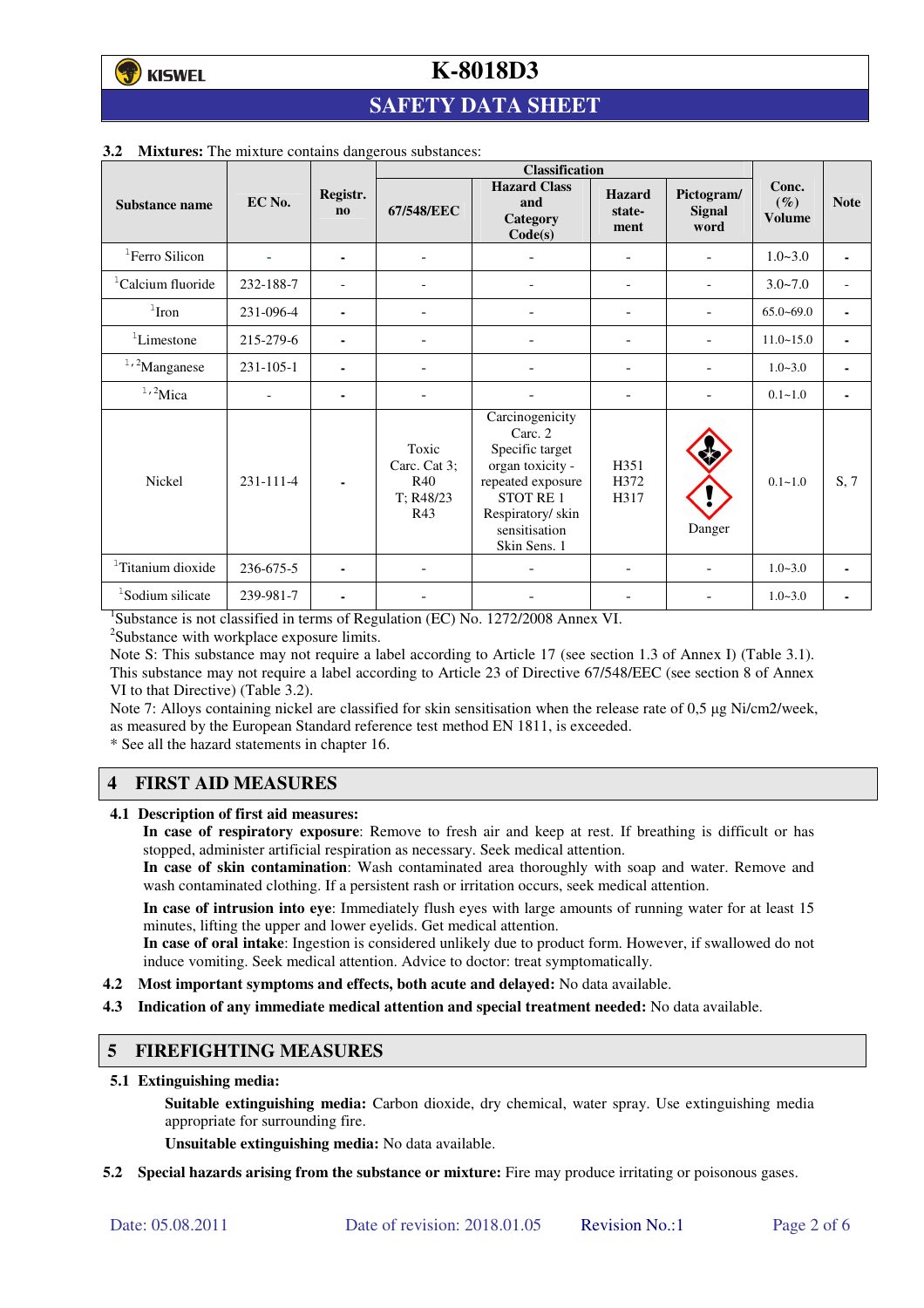

**SAFETY DATA SHEET** 

**5.3 Advice for firefighters:** In the event of a fire, wear self-contained breathing apparatus and protective clothing.

## **6 ACCIDENTAL RELEASE MEASURES**

**6.1 Personal precautions, protective equipment and emergency procedures:** 

**For non-emergency personnel:** Wear appropriate personal protective equipment as specified in Section 8. Ensure adequate ventilation**.** 

**For emergency responders:** No data available.

**6.2 Environmental precautions:** Avoid dispersal of spilled material and contact with soil, ground and surface water, drains and sewers.

**Methods and material for containment and cleaning up:** Take up mechanically. Collect the material in labeled containers and dispose of according to local and regional authority requirements.

**6.3 Reference to other sections:** See Section 7 for information on safe handling. See Section 8 for information on personal protection equipment. See Section 13 for disposal information.

## **7 HANDLING AND STORAGE**

- **7.1 Precautions for safe handling:** Welding may produce fumes and gases hazardous to health. Avoid breathing these fumes and gases. Use adequate ventilation. Keep away from sources of ignition. Avoid contact with skin, eyes and clothing. Do not eat, drink and smoke in work areas.
- **7.2 Conditions for safe storage, including any incompatibilities**: Store in cool, dry and well-ventilated place. Keep away from incompatible materials. Keep away from heat and open flame.
- **7.3 Specific end use(s):** No data available.

### **8 EXPOSURE CONTROLS/PERSONAL PROTECTION**

**8.1 Control parameters:** Exposure limits were not established for this product.

Workplace exposure limits for substances contained in the mixture are listed in *EH40/2005* Workplace exposure limits:

|                                                  |                   | Workplace exposure limit |                                                                         |                                      |                                                                      |                 |
|--------------------------------------------------|-------------------|--------------------------|-------------------------------------------------------------------------|--------------------------------------|----------------------------------------------------------------------|-----------------|
| <b>Substance</b>                                 | <b>CAS</b> number | Long-term<br>ppm         | exposure limit<br>(8-hour TWA<br>reference period)<br>mg.m <sup>3</sup> | limit<br>$(15\text{-minute})$<br>ppm | <b>Short-term exposure</b><br>reference period)<br>mg.m <sup>3</sup> | <b>Comments</b> |
| Chromium                                         | 7440-47-3         |                          | 0.5                                                                     |                                      |                                                                      |                 |
| Limestone/Calcium carbonate                      | 1317-65-3         |                          |                                                                         |                                      |                                                                      |                 |
| Total inhalable                                  |                   |                          | 10                                                                      |                                      |                                                                      |                 |
| Respirable                                       |                   |                          | 4                                                                       |                                      |                                                                      |                 |
| Manganese and its inorganic<br>compounds (as Mn) |                   | ٠                        | 0.5                                                                     | $\overline{\phantom{0}}$             |                                                                      |                 |
| Mica                                             | 12001-26-2        |                          |                                                                         |                                      |                                                                      |                 |
| Total inhalable                                  |                   |                          | 10                                                                      |                                      |                                                                      |                 |
| Respirable                                       |                   |                          | 0.8                                                                     |                                      |                                                                      |                 |
| Titanium dioxide                                 | 13463-67-7        |                          |                                                                         |                                      |                                                                      |                 |
| Total inhalable                                  |                   |                          | 10                                                                      |                                      |                                                                      |                 |
| Resirable                                        |                   |                          | 4                                                                       |                                      |                                                                      |                 |
| Iron oxide, fume (as Fe)                         | 1309-37-1         |                          | 5                                                                       |                                      | 10                                                                   |                 |

\*A skin notation assigned to the OEL identifies the possibility of significant uptake through the skin.

- **8.2 Exposure controls:** Do not eat, drink and smoke. Immediately remove all contaminated clothing. Wash hands before breaks and at the end of work.
- **8.2.1 Appropriate engineering controls:** Use local exhaust ventilation during all welding operations.
- **8.2.2 Individual protection measures, such as personal protective equipment:**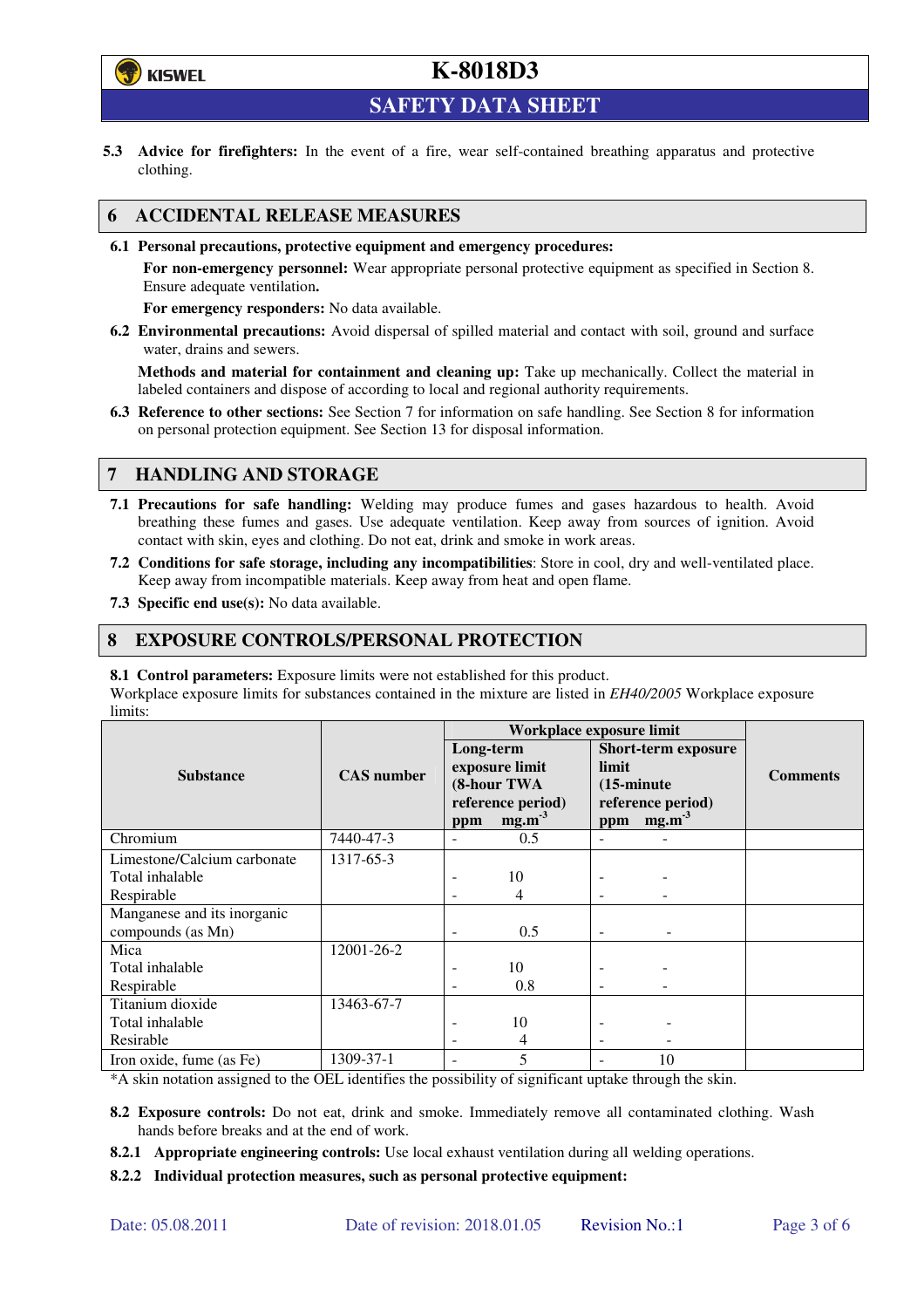

**SAFETY DATA SHEET** 

**8.2.2.1 Eye/face protection:** Always wear eye protection during welding operations, helmet and/or face shield with filter lens.

#### **8.2.2.2 Skin protection:**

**Hand protection:** Wear appropriate protective (welding) gloves during welding. **Other:** Wear appropriate protective clothing and boots.

- **8.2.2.3 Respiratory protection:** If ventilation is insufficient, use appropriate respirator or self-contained breathing apparatus.
- **8.2.2.4 Thermal hazards:** No data available.
- **8.2.3 Environmental exposure controls:** Do not allow to enter sewers, surface and ground water.

### **9 PHYSICAL AND CHEMICAL PROPERTIES**

#### **9.1 Information on basic physical and chemical properties:**

| эт тигериштери он ошис рнужки ини сисписит ргорегием |                          |
|------------------------------------------------------|--------------------------|
| Appearance:                                          | solid (metal rod)        |
| Odour:                                               |                          |
| <b>Odour threshold:</b>                              |                          |
| pH:                                                  |                          |
| <b>Melting point/freezing point:</b>                 | -                        |
| Initial boiling point and boiling range:             | $\overline{a}$           |
| <b>Flash point:</b>                                  |                          |
| <b>Evaporation rate:</b>                             |                          |
| <b>Flammability (solid, gas):</b>                    |                          |
| <b>Upper/lower flammability or explosive limits:</b> | $\overline{\phantom{a}}$ |
| Vapour pressure:                                     | ۰                        |
| Vapour density:                                      |                          |
| <b>Relative density:</b>                             |                          |
| Solubility(ies):                                     |                          |
| Partition coefficient: n-octanol/water:              | $\overline{a}$           |
| <b>Auto-ignition temperature:</b>                    | ۰                        |
| <b>Decomposition temperature:</b>                    |                          |
| <b>Viscosity:</b>                                    |                          |
| <b>Explosive properties:</b>                         | ٠                        |
| <b>Oxidising properties:</b>                         | -                        |
|                                                      |                          |

**9.2 Other information:** No data available.

### **10 STABILITY AND REACTIVITY**

**10.1 Reactivity:** No data available.

- **10.2 Chemical stability:** The product is stable under normal conditions. When using it may produce dangerous fumes and gases.
- **10.3 Possibility of hazardous reactions:** No data available.
- **10.4 Conditions to avoid:** Avoid contact with incompatible materials.
- **10.5 Incompatible materials:** Acids, bases, oxidizing agents.
- **10.6 Hazardous decomposition products:** Metal oxide fumes and gases are produced during welding.

## **11 TOXICOLOGICAL INFORMATION**

#### **11.1 Information on toxicological effects:**

The mixture may cause an allergic skin reaction. It is suspected of causing cancer. It causes damage to organs through prolonged or repeated exposure.

## **12 ECOLOGICAL INFORMATION**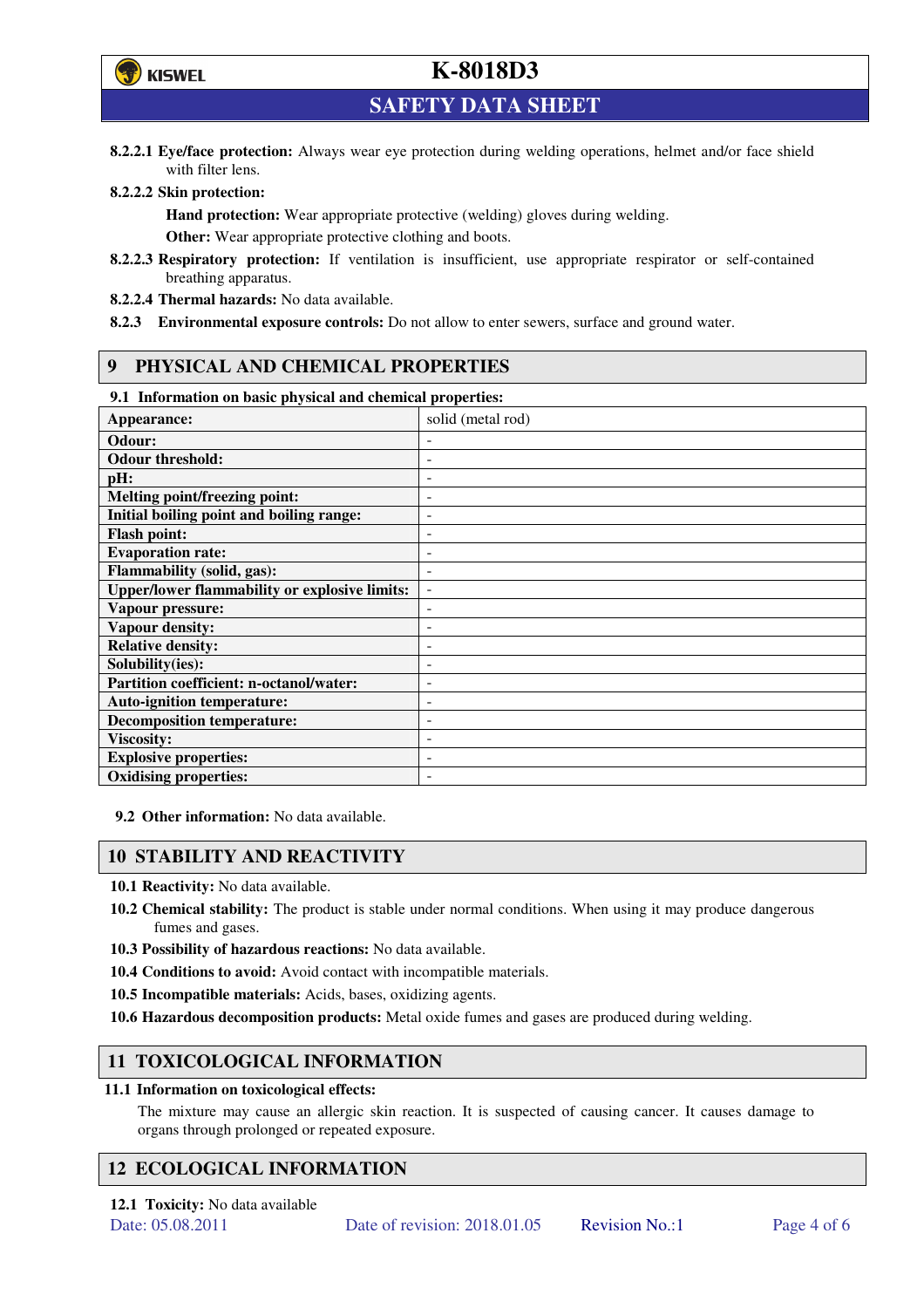

 $\overline{a}$ 

**K-8018D3**

## **SAFETY DATA SHEET**

- **12.2 Persistence and degradability:** No data available.
- **12.3 Bioaccumulative potential:** No data available.
- **12.4 Mobility in soil:** No data available.
- **12.5 Results of PBT and vPvB assessment:** No data available.
- **12.6 Other adverse effects:** No data available.

### **13 DISPOSAL CONSIDERATIONS**

**13.1 Waste treatment methods:** Dispose off in accordance with local and national regulations.

### **14 TRANSPORT INFORMATION**

**14.1 ADR/RID/ADN:** The mixture is not subject to international regulations on transport of dangerous goods.

| UN number:                            | - |
|---------------------------------------|---|
| UN proper shipping name:              | - |
| Transport hazard class(es):           | - |
| <b>Packing group:</b>                 | - |
| <b>Environmental hazards:</b>         | - |
| <b>Special precautions for user:</b>  | - |
| <b>Transport in bulk according to</b> |   |
| Annex II of MARPOL73/78 and the       | - |
| <b>IBC</b> Code:                      |   |

**14.2 IMDG:** The mixture is not subject to international regulations on transport of dangerous goods.

**14.3 ICAO/IATA:** The mixture is not subject to international regulations on transport of dangerous goods.

## **15 REGULATORY INFORMATION**

**15.1 Safety, health and environmental regulations/legislation specific for the substance or mixture:** There are restrictions for nickel under Title VIII of REACH Regulation.

Annex XVII to Regulation (EC) No 1907/2006 - Restrictions on the manufacture, placing on the market and use of certain dangerous substances, mixtures and articles:

Nickel CAS No 7440-02-0 EC No 231-111-4 and its compounds:

1. Shall not be used: (a) in any post assemblies which are inserted into pierced ears and other pierced parts of the human body unless the rate of nickel release from such post assemblies is less than  $0.2 \mu$ g/cm  $2$ /week (migration limit); (b) in articles intended to come into direct and prolonged contact with the skin such as: earrings, — necklaces, bracelets and chains, anklets, finger rings, — wrist-watch cases, watch straps and tighteners, — rivet buttons, tighteners, rivets, zippers and metal marks, when these are used in garments, if the rate of nickel release from the parts of these articles coming into direct and prolonged contact with the skin is greater than 0,5 µg/cm 2 / week. (c) in articles referred to in point (b) where these have a non-nickel coating unless such coating is sufficient to ensure that the rate of nickel release from those parts of such articles coming into direct and prolonged contact with the skin will not exceed 0,5 µg/cm 2 / week for a period of at least two years of normal use of the article.

2. Articles which are the subject of paragraph 1 shall not be placed on the market unless they conform to the requirements set out in that paragraph.

3. The standards adopted by the European Committee for Standardisation (CEN) shall be used as the test methods for demonstrating the conformity of articles to paragraphs 1 and 2.

Corrigendum to Regulation (EC) No 1907/2006 of the European Parliament and of the Council of 18 December 2006 concerning the Registration, Evaluation, Authorization and Restriction of Chemicals (REACH), establishing a European Chemicals Agency, amending Directive 1999/45/EC and repealing Council Regulation (EEC) No 793/93 and Commission Regulation (EC) No 1488/94 as well as Council Directive 76/769/EEC and Commission Directives 91/155/EEC, 93/67/EEC, 93/105/EC and 2000/21/EC (OJ L 396, 30.12.2006);